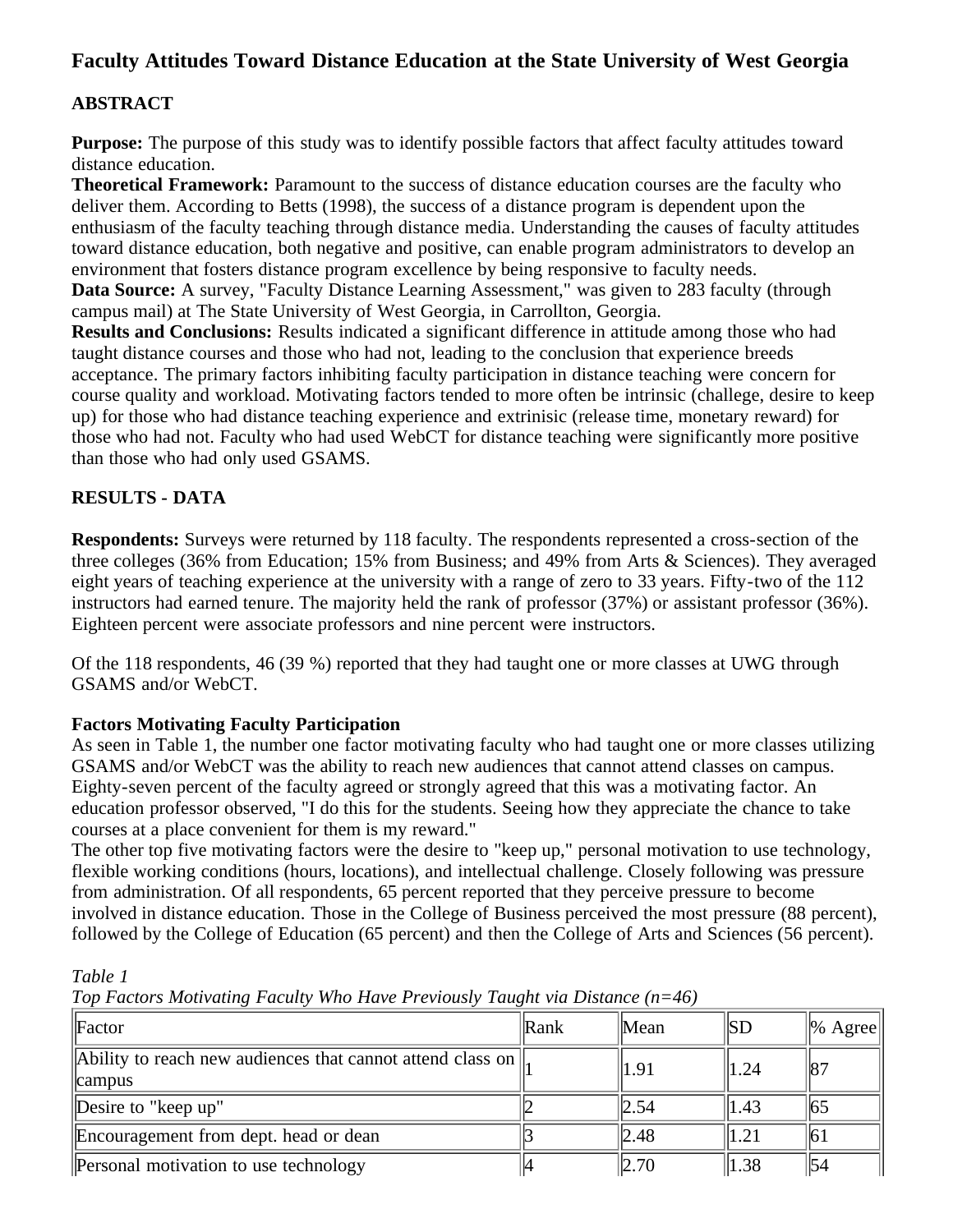| Flexible working conditions         | 3.04 | 1.59       |  |
|-------------------------------------|------|------------|--|
| Intellectual challenge              | 2.96 | $\epsilon$ |  |
| <b>Pressure from administration</b> | L.6  | 1.38       |  |

When asked what factors would motivate them to participate in distance education, those faculty who had never taught via distance media shared the number one factor with those the distance instructors (see Table 2). However, their number two motivating factor was flexible working conditions, with sixty-seven percent agreeing or strongly agreeing that this was a motivating factor. Also included in their top five motivating factors was monetary support for participation (stipend, overload), the opportunity to receive training, and course development support.

### *Table 2*

*Table 3* 

*Top Factors Which Would Motivate Faculty Who Have Not Previously Taught via Distance (n=72)*

| Factor                                                                 | Rank | Mean | SD               | $\frac{1}{2}$<br>Agree |
|------------------------------------------------------------------------|------|------|------------------|------------------------|
| Ability to reach new audiences that cannot attend<br>classes on campus |      | 2.09 | $\parallel$ 1.11 | 71                     |
| Flexible working conditions (hours, location)                          |      | 2.33 | 1.25             | 67                     |
| Monetary support for participation (stipend, overload) 3               |      | 2.48 | $\parallel$ 1.67 | 67                     |
| Opportunity to receive training                                        |      | 2.41 | $\parallel$ 1.12 | 62                     |
| Course development support                                             |      | 2.48 | $\parallel$ 1.15 | 162                    |
| Personal motivation to use technology                                  |      | 2.54 | 1.30             | 59                     |
| Credit towards promotion/tenure                                        |      | 2.44 | 1.25             | 58                     |

When asked whether or not faculty who teach via distance should be rewarded differently, 75 percent of all respondents said yes. When asked if distance faculty are adequately rewarded, most College of Business faculty (53 percent) and Arts and Sciences faculty (54 percent) who responded to the question said yes, while 68 percent of the College of Education faculty said no. One professor in the College of Education commented, "Reassigned time should be provided for planning and delivery, and more weight for tenure and promotion. Perhaps there should also be increased pay for teaching distance courses." A professor in the College of Business presented a different view: "Reward is not monetary, but satisfaction of keeping up with technology."

# **Factors Inhibiting Faculty Participation**

As shown in Table 3, the number one concern of faculty who have previously taught via distance media is decreased student interaction, followed closely by a lack of time to develop course. According to one assistant professor who has taught GSAMS classes, "The problem with distance is that it eats up time and creative juices in an activity that I am uninterested in, and at the expense of reading and writing in my field." The other top five inhibiting factors were a preference for the traditional setting, the concern that students need on-campus socialization experience, and concerns about reduced course quality. Other concerns agreed upon by more than 50 percent of the respondents were time away from research and publishing and increased class size.

| $\blacksquare$<br>Factor | $\mathbb{R}$ ank | ⁄lean | SD | $\frac{1}{9}$<br>$\alpha$<br><b>TEILL</b> |
|--------------------------|------------------|-------|----|-------------------------------------------|
|                          |                  |       |    |                                           |

*Top Factors Inhibiting Faculty Who Have Previously Taught via Distance*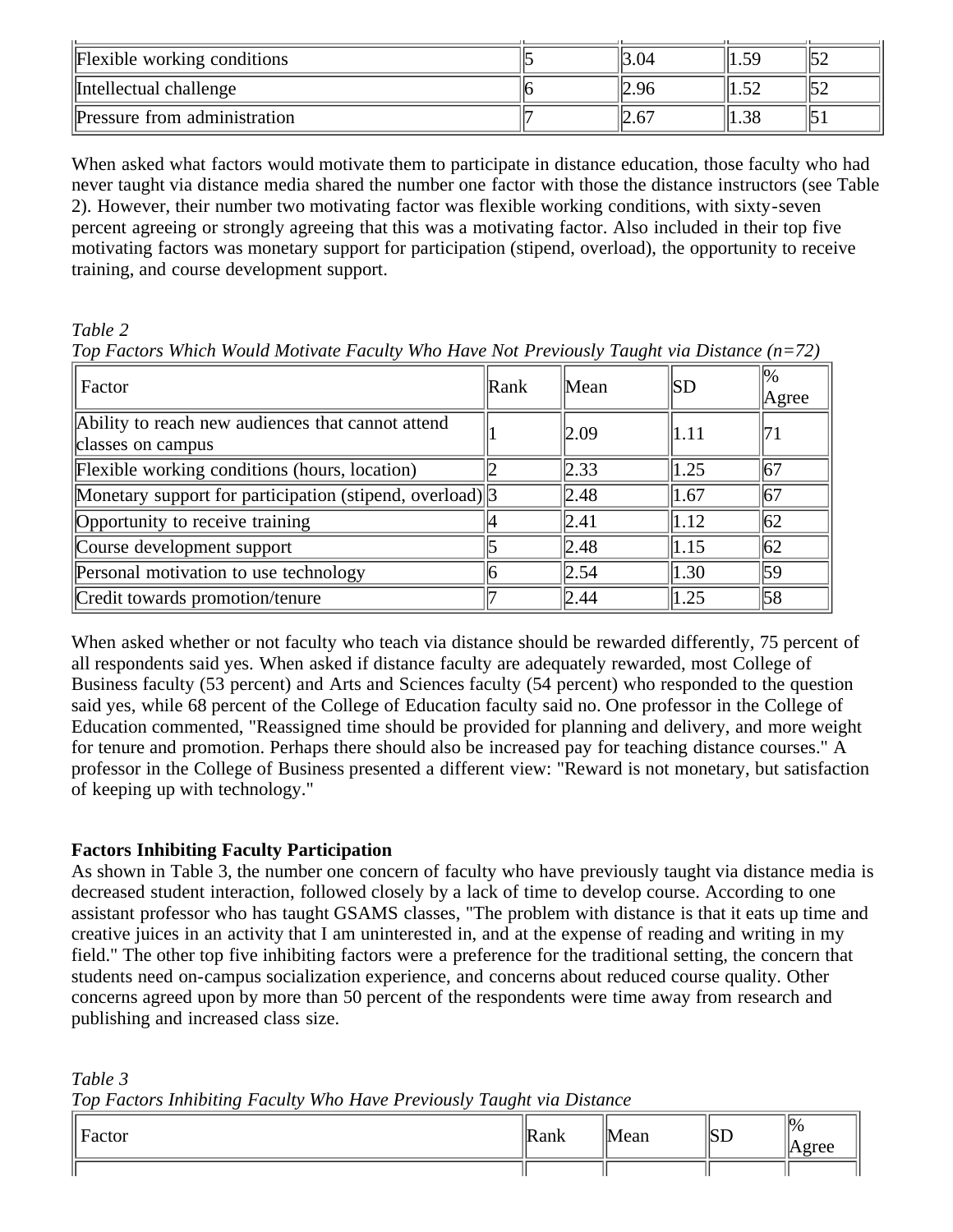| Decreased student interaction                                          | 2.16 | 1.30 | $\frac{1}{2}$  |
|------------------------------------------------------------------------|------|------|----------------|
| Lack of time to develop course                                         | 2.20 | 1.10 | 170            |
| Preference for traditional setting                                     | 2.42 | 1.44 | $\frac{1}{62}$ |
| Concern that students needs on-campus socialization<br>$\ $ experience | 2.36 | 1.31 | '61            |
| Reduced course quality                                                 | 2.46 | 1.49 | $\frac{1}{60}$ |
| Time away from research and publishing                                 | 2.64 | 1.25 | 155            |
| Increased class size                                                   | 2.52 | 1.33 | $\parallel$ 54 |

The concerns of faculty who had never taught via distance were consistent with those of those who had. As shown in Table 4, the number one concern was decreased student interaction, followed by lack of time to develop course. The other top five factors were reduced course quality, a preference for traditional setting, and lack of release time. Other inhibiting factors listed by at least fifty percent of the respondents were the concern that students need on-campus socialization, time away from research and publishing, lack of time to teach course, and lack of necessary equipment in office.

*Table 4* 

*Top Factors Inhibiting Faculty Who Have Never Taught via Distance*

| Factor                                                           | $\ $ Rank | Mean             | SD             | $\ %$ Agree |
|------------------------------------------------------------------|-----------|------------------|----------------|-------------|
| Decreased student interaction                                    |           | $\parallel$ 1.86 | 1.12           |             |
| Lack of time to develop course                                   |           | 2.13             | $ 1.40\rangle$ | 169         |
| Reduced course quality                                           |           | 2.23             | 1.28           | 66          |
| Preference for traditional setting                               |           | 2.27             | 1.31           | 61          |
| Concern that students need on-campus socialization<br>experience |           | 2.21             | $ 1.12\rangle$ | 58          |
| Takes time away from reserach and publishing                     |           | 2.33             | 1.24           | 56          |
| Lack of release time                                             |           | 2.25             | 1.11           | 53          |
| Lack of time to teach course                                     |           | 2.47             | 1.19           | 153         |
| Don't have necessary equipment in office                         |           | 2.63             | 1.45           | 153         |

### **Faculty Attitudes Toward Distance Education**

Of all respondents, 45 percent reported that their attitude toward distance education in general was positive, and 45 percent also reported that their attitude toward distance education at the university was positive. As shown in Table 5, respondents from the College of Arts and Sciences were least likely to report a positive attitude toward distance education in general (32 percent), or toward distance education at the university (34 percent). College of Business faculty were slightly more positive towards distance education at the university (58 percent) than were the College of Education faculty (54 percent). Those who had taught via distance were more positive toward distance education at the university (69 percent) than those who had not (34 percent). Faculty who had taught using WebCT (online) were significantly more positive than respondents in general. One College of Education professor remarked, "WebCT is great. It's GSAMS I hate." Eighty-one percent of WebCT users reported a positive attitude toward distance education in general, and 83 percent reported a positive attitude toward distance education at the university.

As shown in Table 5, there also appeared to be a relationship between the number of years teaching at UWG and the attitude toward distance education. Fifty-four percent of those with five or less years of teaching experience at UWG reported a positive attitude toward distance education, compared to only 26 percent of those with 15 or more years teaching experience. Also, those with tenure (40 percent) appear to be less accepting of distance education as those without (51%). One tenured professor in arts & sciences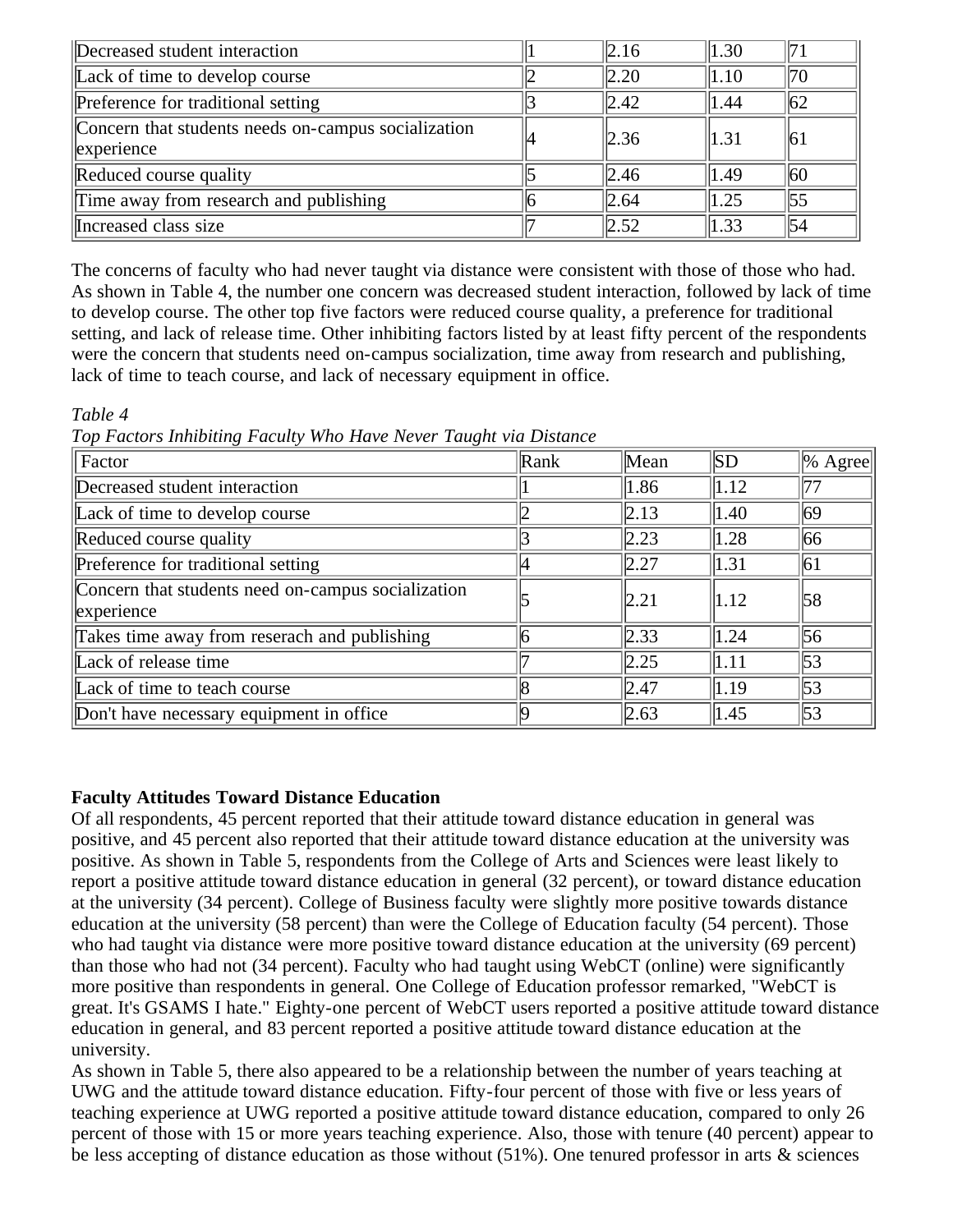with more than 20 years at UWG commented, "No form of 'incentive' mentioned on your survey would motivate me to participate in distance education . . . I think we better serve our students by developing learning-enhancing relationships with them and among them through face-to-face dialogue and interaction."

*Table 5* 

*Faculty Attitudes Towards Distance Education at UWG by College, Rank, Number of Years at University, Tenure Status, and Distance Teaching Experience*

| Factor                                                                                          | Mean | SD   | Positive | Negative |
|-------------------------------------------------------------------------------------------------|------|------|----------|----------|
| All faculty $(n=117)$                                                                           | 2.75 | 1.22 | 45%      | 27%      |
| College of Education Faculty $(n=42)$                                                           | 2.42 | 1.14 | 54%      | 19%      |
| College of Business Faculty $(n=17)$                                                            | 2.71 | 1.40 | 53%      | 30%      |
| College of Arts $&$ Sciences Faculty (n=56)                                                     | 3.03 | 1.21 | 24%      | 34%      |
| Tenured faculty $(n=51)$                                                                        | 2.90 | 1.70 | 36%      | 47%      |
| Non-tenured faculty $(n=59)$                                                                    | 2.56 | 1.14 | 53%      | 30%      |
| Professors $(n=42)$                                                                             | 2.93 | 1.37 | 39%      | 35%      |
| Assistant Professors (n=41)                                                                     | 2.78 | 1.37 | 51%      | 41%      |
| Associate professors $(n=20)$                                                                   | 2.80 | 1.11 | 45%      | 30%      |
| Instructors $(n=10)$                                                                            | 2.40 | 1.08 | 40%      | 10%      |
| Faculty who have never taught via distance<br>$(n=70)$                                          | 2.90 | 1.05 | 34%      | 29%      |
| Faculty who have taught using WebCT but not<br>$GSAMS (n=11)$                                   | 2.01 | 1.12 | 83%      | 8%       |
| Faculty who have taught using WebCT and<br>$GSAMS (n=18)$                                       | 2.11 | 1.28 | 72%      | 11%      |
| Faculty who have taught using GSAMS but not $\left\  \frac{1}{3.11} \right\ $<br>WebCT $(n=17)$ |      | 1.41 | 31%      | 40%      |
| Faculty at UWG for 0-5 years $(n=62)$                                                           | 2.57 | 1.14 | 54%      | 21%      |
| Faculty at UWG for 6-15 years $(n=27)$                                                          | 2.59 | 1.12 | 41%      | 18%      |
| Faculty at UWG for more than 15 years (n=19) $\left 3.32\right $                                |      | 1.38 | 26%      | 53%      |

As shown in Table 6, most respondents (87 percent) perceive the attitude of the UWG administration toward distance education to be positive. This did not vary significantly among the respondents of the various colleges or with experience in distance teaching. None of the respondents in any category perceived the attitude of the administration to be negative. Faculty perceptions of the attitude of other faculty toward distance education tended to be much more negative. Of all respondents, only 26 percent reported that the attitudes of UWG faculty were positive toward distance education. As shown in Table 7, faculty of the College of Arts & Sciences were least likely (14 percent) to report a positive attitude toward distance education on the part of their colleagues. There was little significant difference between the College of Education (39 percent) and the College of Business (35 percent).

*Table 6* 

*Faculty Perception of the Attitude of UWG Administration Towards Distance Education*

| $\ $ Type of Faculty                  | Mean | ΙSΕ   | <i>Postive</i> | Negative |
|---------------------------------------|------|-------|----------------|----------|
| $\ $ All faculty (n=115)              | 1.62 |       | $ 87\%$        | $10\%$   |
| College of Education Faculty $(n=42)$ | 1.44 | $.6-$ | 91%            | $10\%$   |
|                                       |      |       |                |          |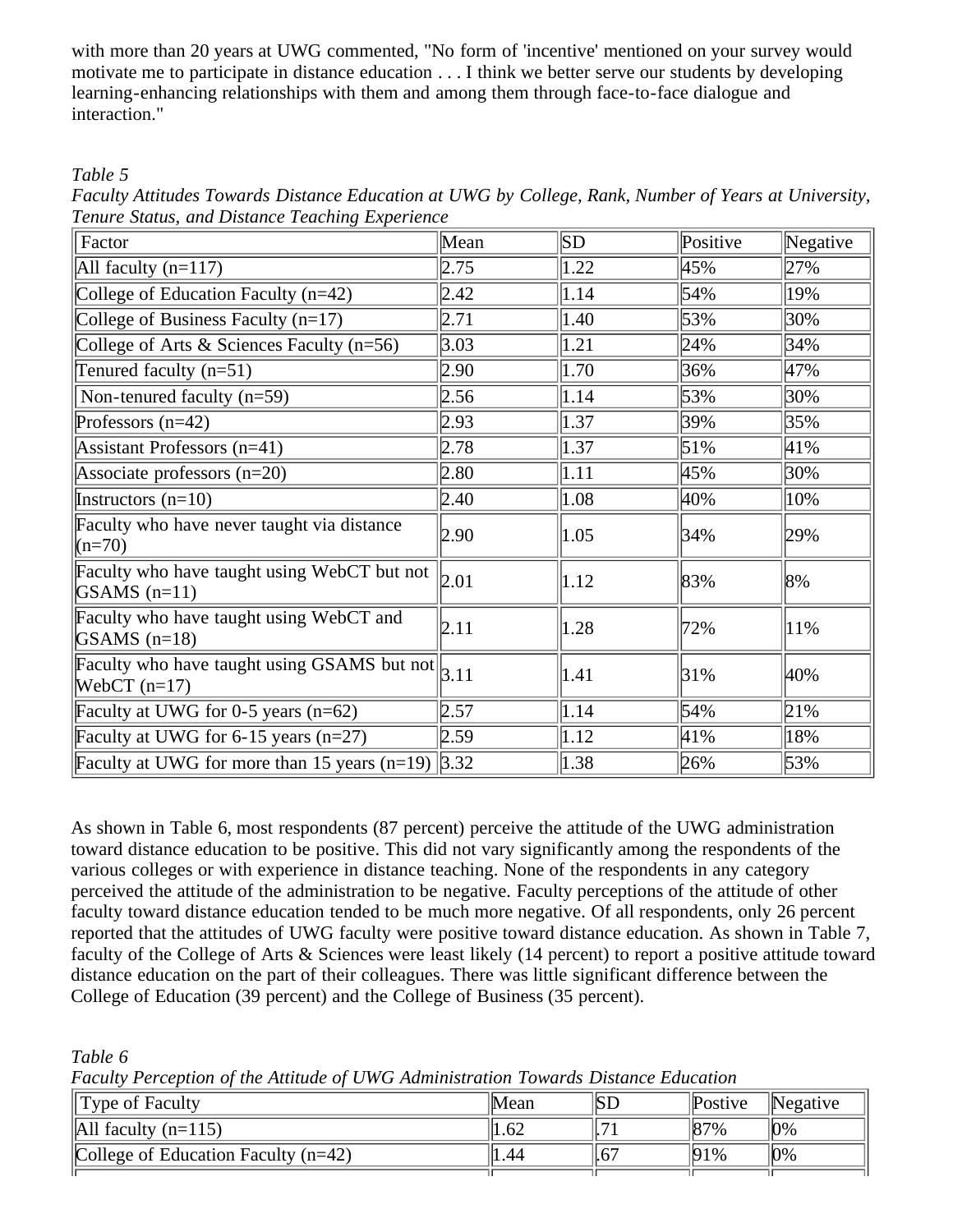| $ $ College of<br><b>Business Faculty</b><br>$(n=1)$ |    | ll.b.          | 94%      | 10%    |
|------------------------------------------------------|----|----------------|----------|--------|
| College of Arts & Sciences Faculty<br>$(n=55)$       | 6C | $\overline{ }$ | $\ 82\%$ | $10\%$ |

*Table 7* 

*Faculty Perception of the Attitude of UWG Faculty Towards Distance Education*

| The thing I creep non of the Think are of $\sigma$ if $\sigma$ I denity Town as Distance Lancanon |      |      |                |                  |  |  |
|---------------------------------------------------------------------------------------------------|------|------|----------------|------------------|--|--|
| Type of Faculty                                                                                   | Mean | SD   | $\ Positive\ $ | $\vert$ Negative |  |  |
| $\ $ All faculty (n=116)                                                                          | 3.17 | .989 | $ 26\%$        | 41%              |  |  |
| College of Education Faculty $(n=41)$                                                             | 2.90 | 1.11 | 39%            | $ 31\%$          |  |  |
| College of Business Faculty $(n=17)$                                                              | 3.29 | 1.21 | $ 35\%$        | 58%              |  |  |
| College of Arts & Sciences Faculty ( $n=55$ )                                                     | 3.31 | .791 | 15%            | 41%              |  |  |

## **Factors Changing Attitudes**

Overall, most faculty (55 percent) reported that their attitude toward distance education had not changed over the past three years. Thirty-three percent reported that their attitude had improved, while 16 percent said that their attitude toward distance education had worsened. As shown in Table 8, those most likely to report that their attitude had improved over the last three years were in the College of Education (43 percent) and/or users of WebCT (63 percent).

Many reasons were listed in the open-ended question regarding the cause of their changes in attitude. Among the reasons mentioned as prompting a more positive attitude were increased familiarity, positive experiences of other faculty, improved training and facilities, increased institutional support, positive feedback from students, positive evaluations, and enjoyment of flexible hours. Among the factors prompting more negative attitudes were poor performance of technology, negative student feedback, large classes, negative experiences of other faculty, and lack of departmental interest.

| Type of Faculty                                                          | Improved | Worsened | Unchanged |
|--------------------------------------------------------------------------|----------|----------|-----------|
| All faculty $(n=113)$                                                    | 33%      | 15%      | 55%       |
| College of Education Faculty $(n=40)$                                    | 42%      | 10%      | 48%       |
| College of Busines Faculty $(n=17)$                                      | 30%      | 23%      | 47%       |
| College of Arts & Sciences Faculty $(n=54)$                              | 27%      | 17%      | 53%       |
| Faculty who have never taught via distance<br>$(n=70)$                   | 27%      | 15%      | 58%       |
| Faculty who have taught using WebCT but not<br>$ GSAMS (n=18)$           | 62%      | 8%       | 29%       |
| Faculty who taught using WebCT and GSAMS<br>$(n=18)$                     | 50%      | 16%      | 33%       |
| Faculty who have taught using GSAMS and not $\ 24\%$<br>$[WebCT (n=17)]$ |          | 22%      | 53%       |

#### *Table 8 Change in Attitude Towards Distance Education over Past Three Years*

### **Conclusions**

1. The factors which inhibit faculty participation in distance education appear to generally be universal, with many similarities between those who have taught via distance media and those who have not. The greatest concerns are related to student interaction and course quality. The other major concerns have to do with the amount of time that it takes for faculty to prepare and deliver a distance course.

2. There were some significant differences in motivational factors. Those who had taught via distance